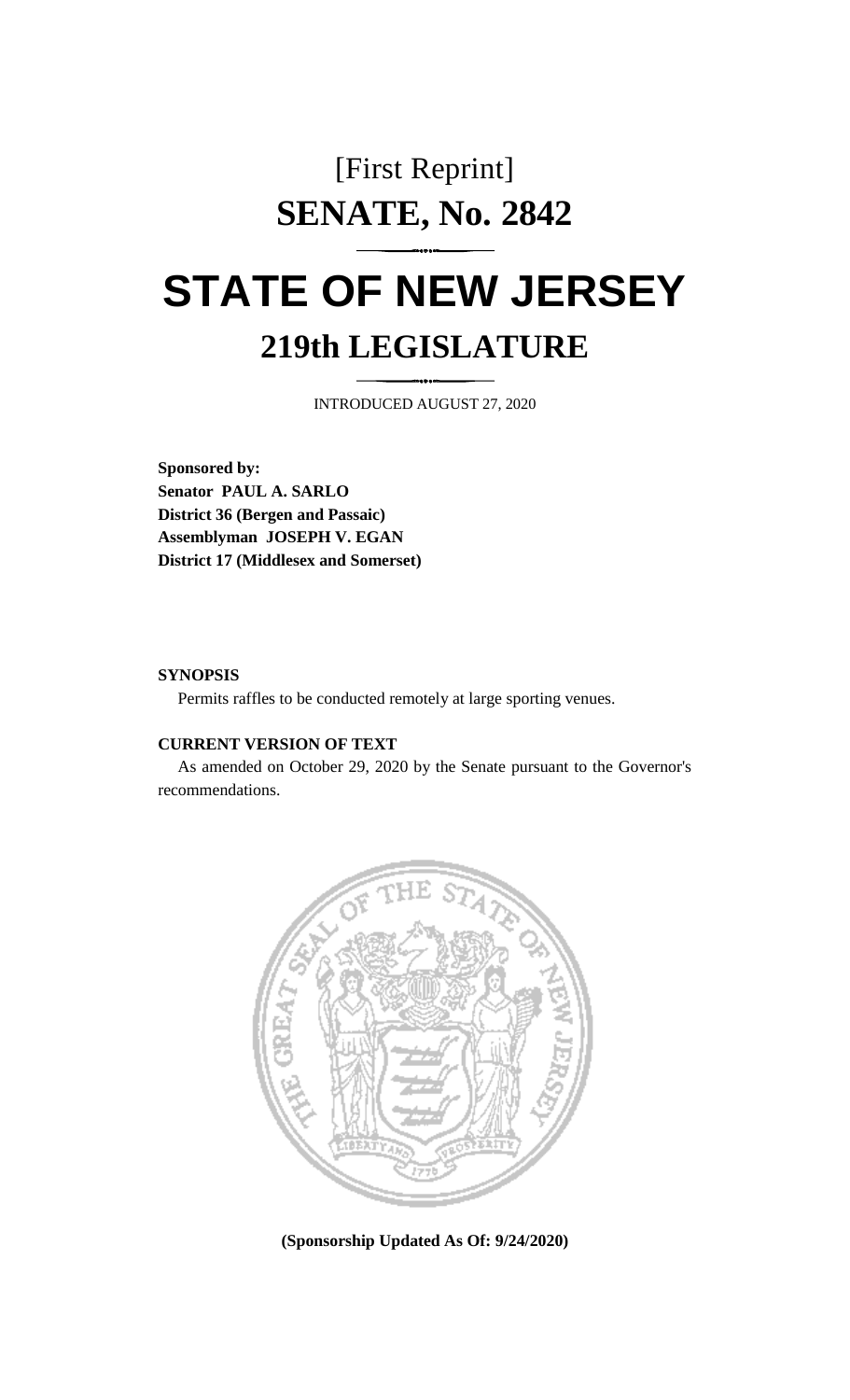**AN ACT** permitting raffles to be conducted remotely at large 2 sporting venues <sup>1</sup>during a declared public health emergency<sup>1</sup> and amending P.L.2018, c.79. **BE IT ENACTED** *by the Senate and General Assembly of the State of New Jersey:* 8 1. Section 1 of P.L.2018, c.79 (C.5:8-51.6) is amended to read as follows: 10 1. a. It shall be lawful for an organization eligible to conduct 11 raffles in accordance with section 2 of P.L.1954, c.5 (C.5:8-51) and registered and licensed with the Legalized Games of Chance 13 Control Commission to conduct, whether in person <sup>1</sup> at any time<sup>1</sup> or 14 remotely <sup>1</sup> while the Public Health Emergency declared by the Governor in Executive Order No. 103 of 2020 is in effect or whenever a Public Health Emergency, pursuant to the "Emergency Health Powers Act," P.L.2005, c.222 (C.26:13-1 et seq.), has been 18 declared by the Governor and is in effect<sup>1</sup>, raffles in a large sporting venue located in a municipality where the provisions of the "Raffles Licensing Law," P.L.1954, c.5 (C.5:8-50 et seq.), are operative, provided that all other requirements to conduct raffles are met. To the extent any conflict exists between this act, P.L.2018, c.79 (C.5:8-51.6), and the "Raffles Licensing Law," P.L.1954, c.5 (C.5:8-50 et seq.), then the provisions set forth in this act shall govern. For the purposes of this section, the conduct of the raffle remotely using the Internet or other electronic means shall be deemed to be the conduct of the raffle at the large sporting venue, and shall be deemed to take place only thereat, regardless of any 30 participant's physical location within this State, provided the <sup>1</sup>large sporting venue and the specific event with which the conduct of the raffle is associated are conspicuously and specifically identified in 33 conjunction with the raffles and remote ticket sales,<sup>1</sup> personnel of the organization conducting the raffle, whether or not through a third-party vendor,  $\text{1}$   $\text{1}$  is  $\text{1}$  are<sup>1</sup> located in the venue at the time of the 36 sale and drawing of any ticket <sup>1</sup>, and the drawing and the announcement of any winning raffle tickets occurs prior to the end of the event at the large sporting venue with which the raffle is **associated**<sup>1</sup>. An organization conducting a raffle at a large sporting venue is subject to the following requirements: (1) The organization conducting the raffle, in conjunction with the large sporting venue, shall announce the winner or winners of a

raffle **[**during**]** on the date on which the **[**ticketed**]** event **[**in**]** with

**Matter underlined thus is new matter Matter enclosed in superscript numerals has been adopted as follows: Senate amendments adopted in accordance with Governor's recommendations October 29, 2020.**

**EXPLANATION – Matter enclosed in bold-faced brackets [thus] in the above bill is not enacted and is intended to be omitted in the law.**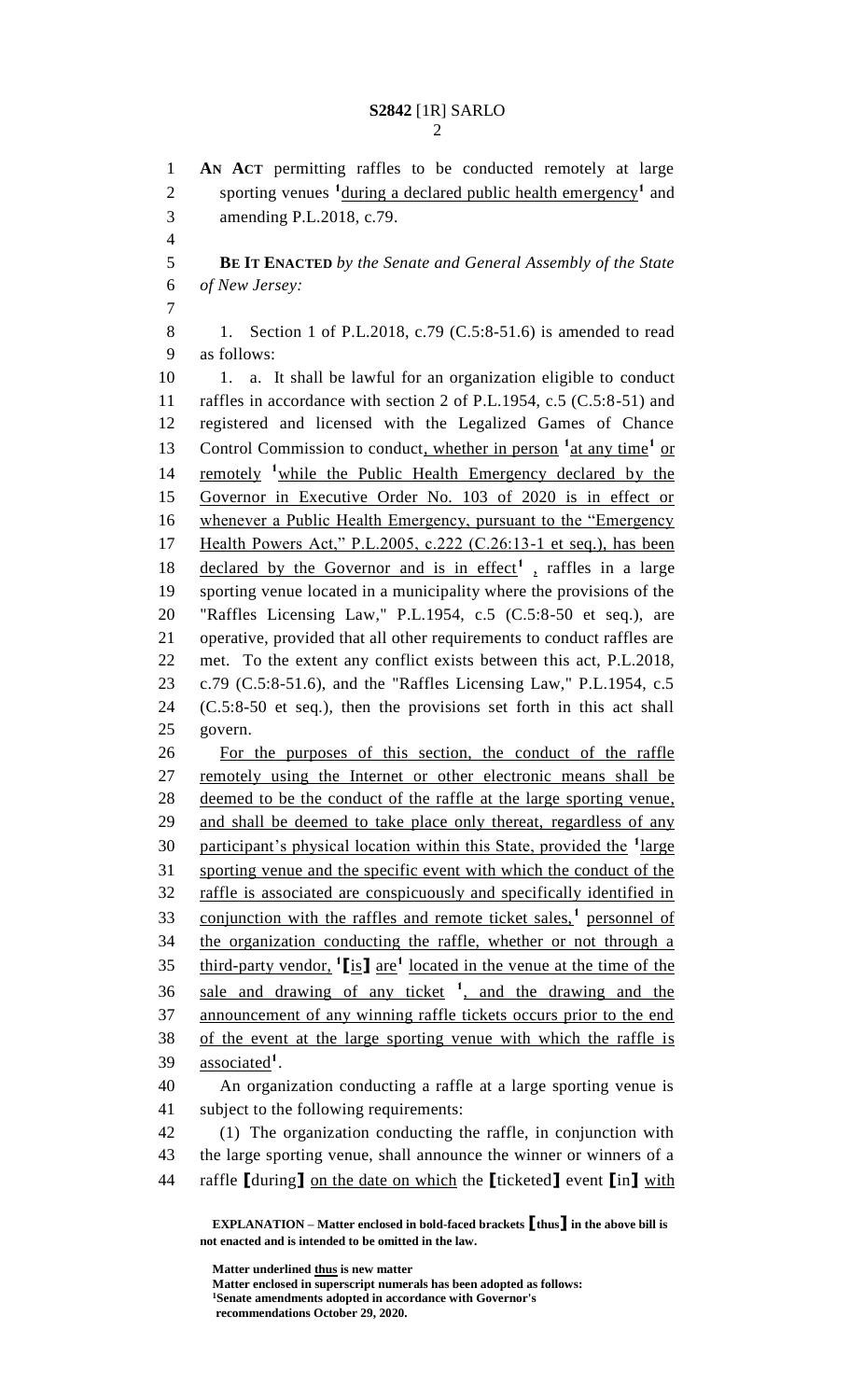which the raffle is **[**occurring**]** associated occurs. The organization **[**and the large sporting venue**]** <sup>1</sup> and the large sporting venue<sup>1</sup> shall post each winning raffle ticket number on **[**their respective 4 websites<sup>1</sup> l<u>its website</u><sup>1</sup> their respective websites<sup>1</sup>, if such **[**websites have**] 1 [**website has**]** websites have**<sup>1</sup>** been established, on the same date as the announcement, which number shall be posted for one year or until each winner claims the prize and submits any required documentation. **<sup>1</sup> [**Any**]** For raffles conducted in person, 9 any<sup>1</sup> prize from a raffle shall be delivered to a claimant verified to have the winning ticket within 30 days of the **[**event in which the **called** raffle took place<sup>1</sup> **[**announcement<sup>1</sup> event in which the raffle took 12 place<sup>1</sup>; however, if no claimant verified to have the winning ticket claims the prize and signs all reasonably necessary documentation within 30 days of the event at which the raffle took place, the organization conducting the raffle **[**at a large sporting venue**]** shall hold the proceeds for a period of one year from the date of the raffle. If no claimant with the winning raffle ticket claims the prize and has signed all reasonably necessary documentation within one year from the date of the drawing, then the prize shall be forfeited and shall revert back to the organization for its own authorized use. 21 <sup>1</sup>For any raffles conducted remotely while the Public Health 22 Emergency declared by the Governor in Executive Order No. 103 of 23 2020 is in effect or whenever a Public Health Emergency, pursuant 24 to the "Emergency Health Powers Act," P.L.2005, c.222 (C.26:13-1) et seq.), has been declared by the Governor and is in effect, any prize from a raffle shall be delivered at the large sporting venue at 27 which the event with which the raffle was associated occurred to a claimant verified to have the winning ticket within one year of the event during which the raffle took place. If no claimant with the winning raffle ticket claims the prize and has signed all reasonably necessary documentation within one year from the date of the drawing, then the prize shall be forfeited and shall revert back to the organization for its own authorized use. Notwithstanding the foregoing, any prize which due to its nature must be claimed by a date certain, such as a ticket to an event scheduled at the large stadium venue, which is not claimed within 37 72 hours of the event, then the prize shall be forfeited and shall revert back to the organization for its own authorized use. **1** (2) Any daily and annual limits on the value of prizes contained in existing law or regulation shall not apply to raffles conducted **[**at large sporting venues**] 1** at large sporting venues**<sup>1</sup>** in accordance with this act, P.L.2018, c.79 (C.5:8-51.6). (3) On a quarterly basis in accordance with a schedule established by the commission, an organization conducting raffles **[**in a large sporting venue**] 1** in a large sporting venue**<sup>1</sup>** in accordance with this act, P.L.2018, c.79 (C.5:8-51.6), shall furnish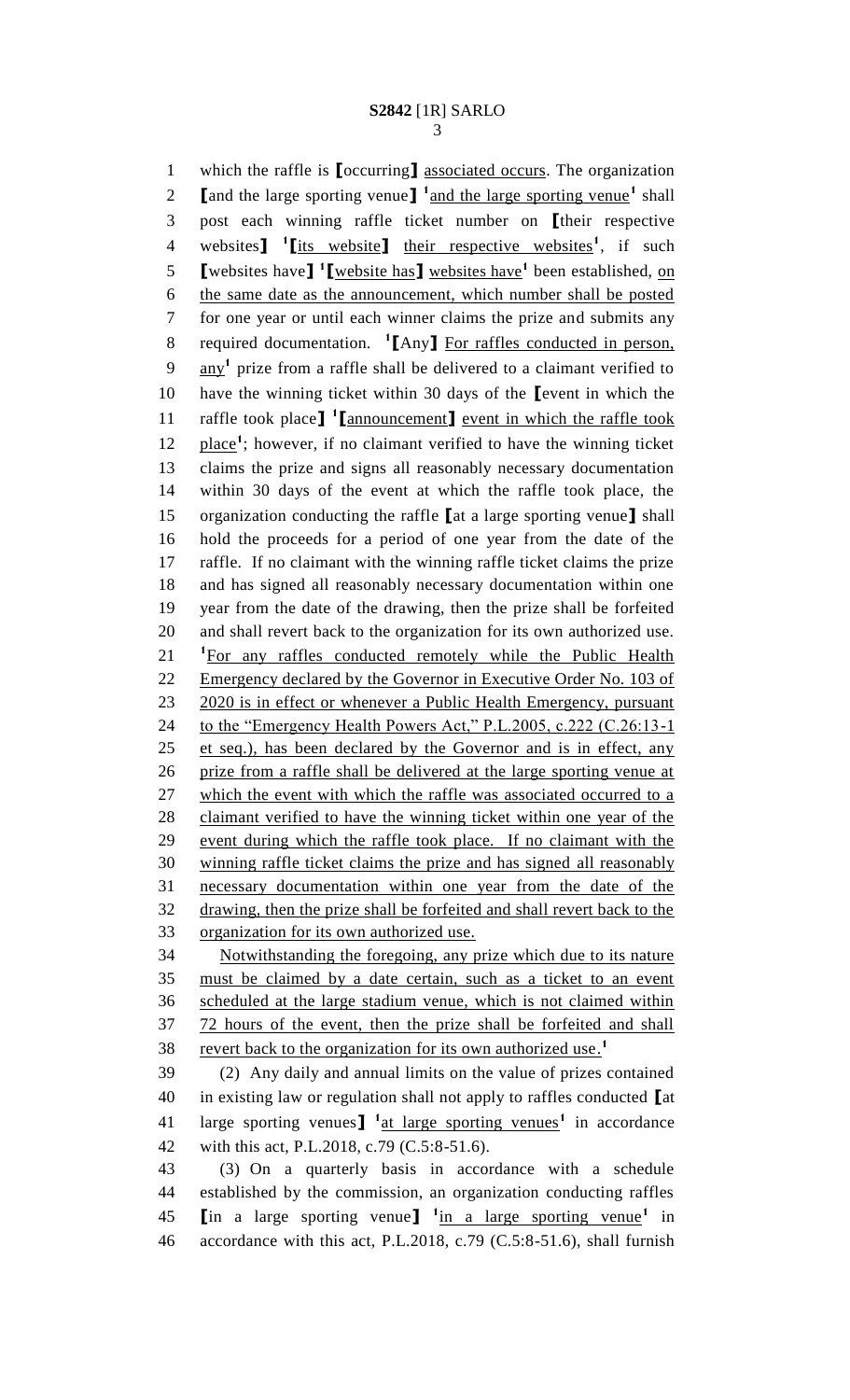to the control commission a duly verified statement showing the amount of the gross receipts derived from each raffle held, operated, or conducted in the preceding quarter, which shall include receipts from the sale of shares, tickets, or rights in any manner connected with participation in the raffle or the right to participate therein, each item of expense incurred or paid, and each item of expenditure made or to be made, name and address of each person to whom each such item has been or is to be paid, with a detailed description of the merchandise purchased or the services rendered therefor, the net proceeds derived from each such raffle, and the uses to which such net proceeds have been or are to be applied and a list of prizes offered or given, with the respective values thereof and it shall be the duty of each organization to maintain and keep such books and records as may be necessary to substantiate the particulars of each such report.

 (4) An organization shall not conduct a raffle remotely unless 17 the organization has received written approval from and is operating 18 the raffle in conjunction with the large sporting venue <sup>1</sup> and has 19 received written approval from the Legalized Games of Chance Control Commission of measures it proposes and implements that ensure, to the greatest extent possible, the fairness, integrity and 22 security of the remote conduct of the raffle and the security of the method of receipt of payment for any raffle ticket sale. The commission may consult with the Division of Gaming Enforcement in the Department of Law and Public Safety in its review of the 26 measures the organization proposes and implements<sup>1</sup>.

 b. Notwithstanding section 9 of P.L.1954, c.5 (C.5:8-58), an organization conducting raffles at a large sporting venue may conduct raffles on Sunday. Alcohol may be served at the sporting venue during the conduct of raffles provided that the sporting venue is the holder of a sporting facility license in accordance with R.S.33:1-12, or other appropriate license, to serve alcohol at retail for consumption on the premises by the glass or other open receptacle or in original containers. An organization conducting raffles at a large sporting venue is not required to conduct the drawings openly and in plain view of all players present.

37 c. Tickets for raffles conducted <sup>1</sup>in person<sup>1</sup> at a large sporting venue may be sold **[**only by in-person transactions within the 39 geographic area of the large sporting venue<sup>1</sup>  $\frac{1}{2}$  only by in-person transactions within the geographic area of the large sporting venue**<sup>1</sup>** electronically or by the issuance of paper tickets, and **<sup>1</sup> [**, when in

42 person,<sup>1</sup> through devices operated or kiosks staffed by individuals who are employed by or represent the organization conducting the 44 raffle. <sup>1</sup>Tickets for raffles conducted remotely while the Public Health Emergency declared by the Governor in Executive Order No. 103 of 2020 is in effect or whenever a Public Health 47 Emergency, pursuant to the "Emergency Health Powers Act,"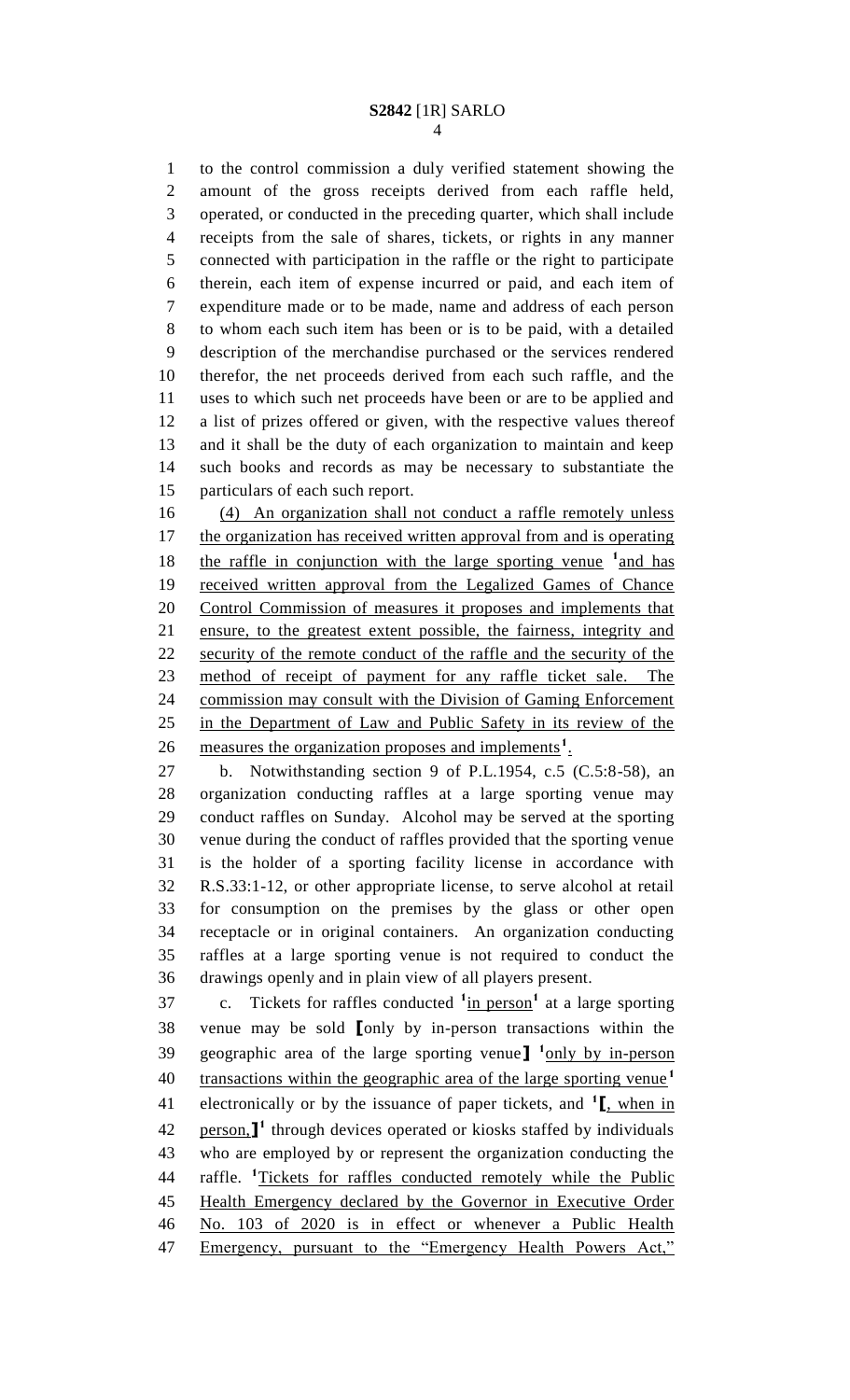P.L.2005, c.222 (C.26:13-1 et seq.), has been declared by the Governor and is in effect, may be sold remotely to purchasers physically located within this State, using the Internet or other 4 electronic means, in accordance with this subsection.<sup>1</sup> Tickets for raffles may not be purchased electronically by the public other than through **[**in-person**]** transactions with the personnel of the organization conducting the raffle, whether or not such transaction is completed through a third-party vendor. **[**In-person transactions**]** Transactions between the purchaser and individuals who are employed by or otherwise represent the organization conducting the raffle may be made by cash, credit card, or other electronic payment methods, including, but not limited to, the utilization of Internet or intranet access (Wi-Fi or cellular connectivity) **[**in the large sporting venue**]**. The sale and purchase of tickets remotely using 15 the Internet or other electronic means shall be deemed to take place only at the large sporting venue regardless of a purchaser's physical location within this State, provided the personnel of the organization conducting the raffle, whether or not through a third-19 party vendor, is located in the venue at the time of sale. An organization conducting a raffle remotely using the Internet or other 21 electronic means shall <sup>1</sup>[sell tickets] establish and adhere to procedures and controls, including but not limited to the use of 23 geolocation technology, approved by the commission that ensure, to 24 the greatest extent possible, that raffle tickets will be sold<sup>1</sup> only to persons physically located in this State. Tickets for raffles conducted in accordance with this act, P.L.2018, c.79 (C.5:8-51.6), shall not be subject to any ticket price limits set for the general conduct of raffles. Pre-set bundles of tickets may be sold at a discount to participants.

 d. Pursuant to P.L.2018, c.79 (C.5:8-51.6) and notwithstanding the provisions of subsection b. of section 2 of P.L.1954, c.5 (C.5:8- 51), a 50-50 raffle shall have the raffle's net proceeds divided between the raffle winner and the organization conducting the raffle as a prize, and the prize may be awarded to a single participant or may be divided between a pre-determined number of participants. If the prize is to be divided between more than one participant, potential participants shall be made aware of such a division. No more than one 50-50 raffle as described in this subsection shall be conducted during a ticketed event.

40 e. An organization conducting a raffle <sup>1</sup>in person<sup>1</sup> at a large sporting venue may sell only traditional paper tickets, may use only 42 electronic raffle systems,  $\frac{1}{2}$  may use only the Internet or other 43 electronic means, including software applications, 1<sup>1</sup> or may use a 44 combination of paper and electronic raffle systems. <sup>1</sup>An organization conducting a raffle remotely at a large sporting venue while the Public Health Emergency declared by the Governor in Executive Order No. 103 of 2020 is in effect or whenever a Public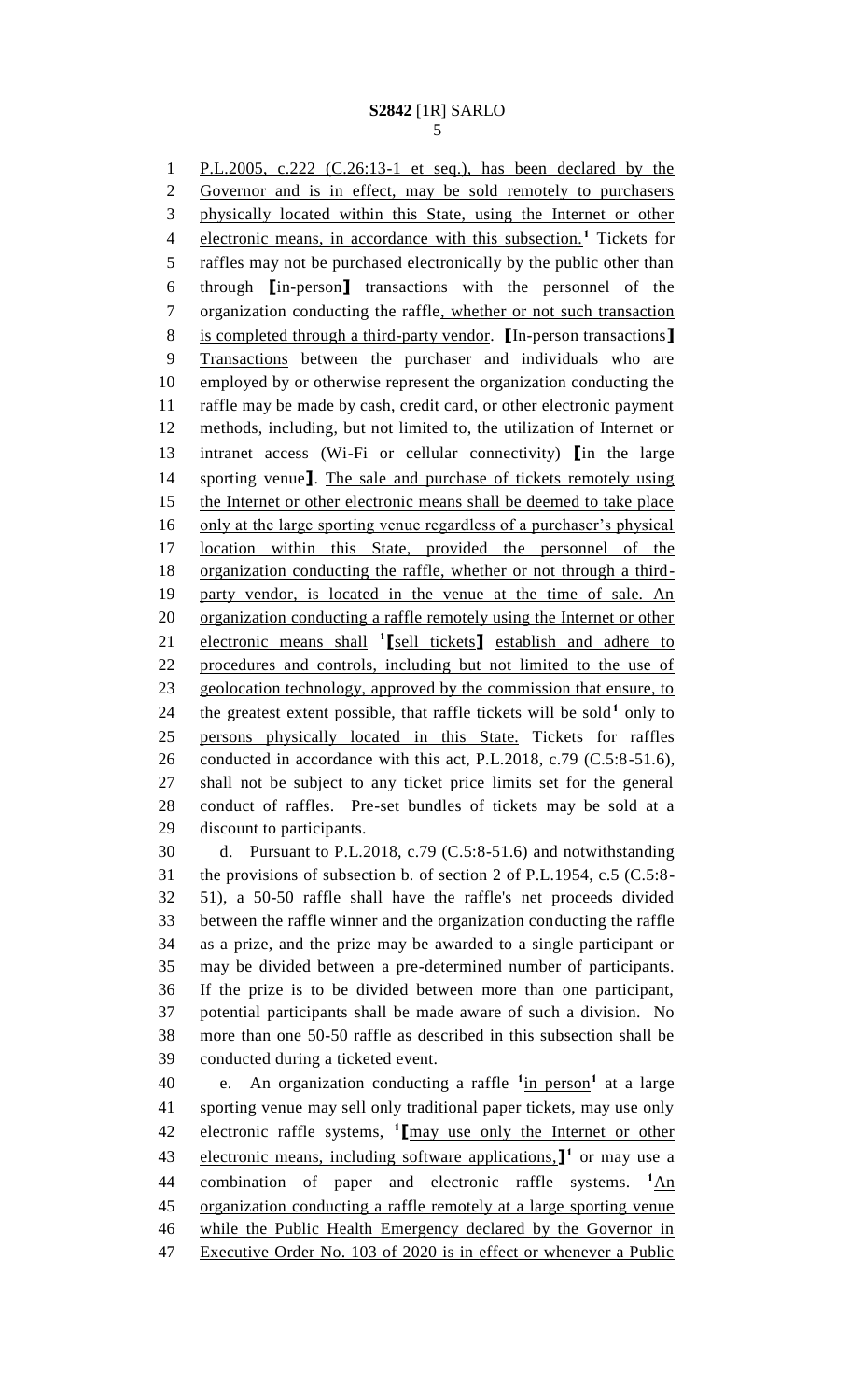Health Emergency, pursuant to the "Emergency Health Powers Act," P.L.2005, c.222 (C.26:13-1 et seq.), has been declared by the Governor and is in effect, may also use the Internet or other 4 electronic means, including software applications.<sup>1</sup> Drawings for all raffles may be conducted either by a traditional drawing of duplicate paper tickets or electronically, with the winner or winners selected by electronic means. For raffles conducted in paper form where winners are chosen electronically or in combination of paper and electronic raffle systems, the paper tickets shall be entered into the electronic raffle system for record-keeping and for drawing purposes so that the purchases of paper tickets have an equal chance of winning as the purchases of electronic rights. f. Notwithstanding the provisions of P.L.1954, c.5 (C.5:8-50 et seq.), or any other law, rule, or regulation to the contrary, an organization conducting a raffle at a large sporting venue shall be permitted to deduct from gross revenues its reasonable costs and expenses of conducting the raffle. 18 g. The commission <sup>1</sup>, in consultation with the Division of Gaming Enforcement in the Department of Law and Public Safety,**<sup>1</sup>** shall promulgate, pursuant to the "Administrative Procedure Act," P.L.1968, c.410 (C.52:14B-1 et seq.), rules and regulations governing the conduct of raffles remotely using the Internet or other electronic means in accordance with the provisions of this section. h. As used in this section**[**,**]** : **[**"electronic**]** "Electronic raffle systems" means hardware, software, including software applications, internet, cellular, or Wi- Fi connected devices and associated devices that enable raffles to be conducted entirely by electronic means, with rights to participate sold electronically by individuals who are employed by or otherwise represent the organization conducting the raffle, that generate a unique electronic entry to the raffle that is the equivalent of a paper ticket, each an electronic ticket which may be delivered to the purchaser electronically, at the point of sale on the premises of the large sporting venue recorded in the electronic raffle system as eligible entries or rights to participate, and winners determined by random drawing from all electronic entries or rights to participate**[**; "large**]**. "Internet or other electronic means" shall not include electronic raffle systems. "Large sporting venue" means a stadium, arena, or similar venue with minimum seating for 8,000 spectators wherein professional, semi-professional, or collegiate athletes compete in sports or other athletic games and including the parking lots adjacent to and serving the patrons of that venue **[**; and "net**]** . "Net proceeds" means the gross income from the sale of tickets or rights to participate in a raffle, less only such actual